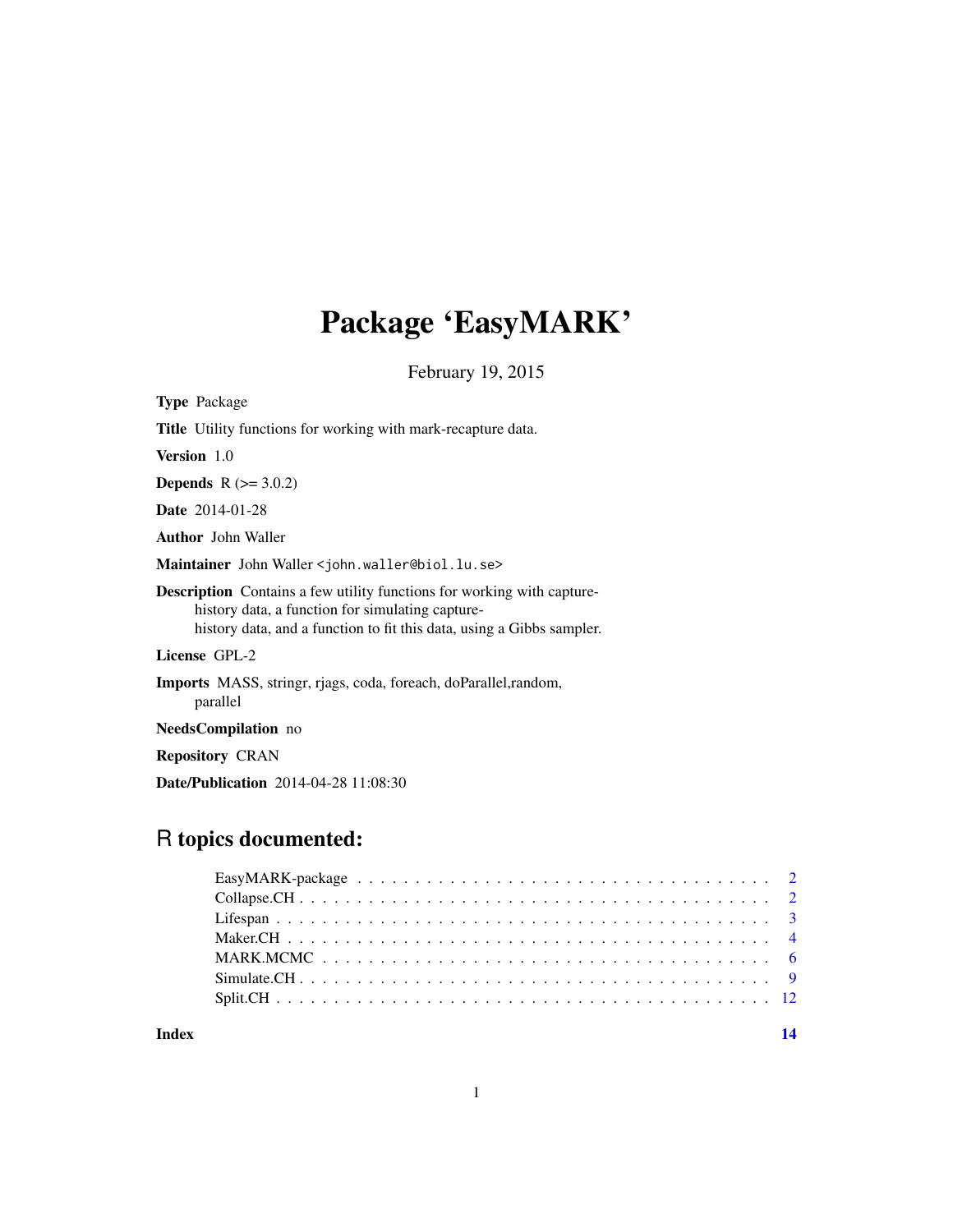<span id="page-1-0"></span>2 Collapse.CH

EasyMARK-package *Make it easier to create, work with, and analyse capture histories, with bias towards natural selection studies.*

# Description

Contains a few utility functions for working with capture-history data, a function for simulating capture-history data, and a function to fit this data, using a Gibbs sampler.

# Details

| Version:                                                                  | 1.0        |
|---------------------------------------------------------------------------|------------|
| Imports: MASS, stringr, rjags, coda, foreach, doParallel, random Package: | EasyMARK   |
| Type:                                                                     | Package    |
| Date:                                                                     | 2014-01-29 |
| License:                                                                  | $GPI - 2$  |

# Author(s)

Maintainer: <john.waller@biol.lu.se>

<span id="page-1-1"></span>

| Collapse.CH | Collapse a capture history matrix |  |
|-------------|-----------------------------------|--|
|             |                                   |  |

#### Description

Collapses a capture history matrix into a single-columned data.frame.

# Usage

```
Collapse.CH(ch)
```
#### Arguments

ch Input a matrix of 1's and 0's to be collapsed. Most likely this matrix will have one individual per row and one capture occassion per column.

# Details

Some mark-recapture programs want data in collapsed form, as a character string. This function will collapse a matrix into a single columned character sring of ones and zeros.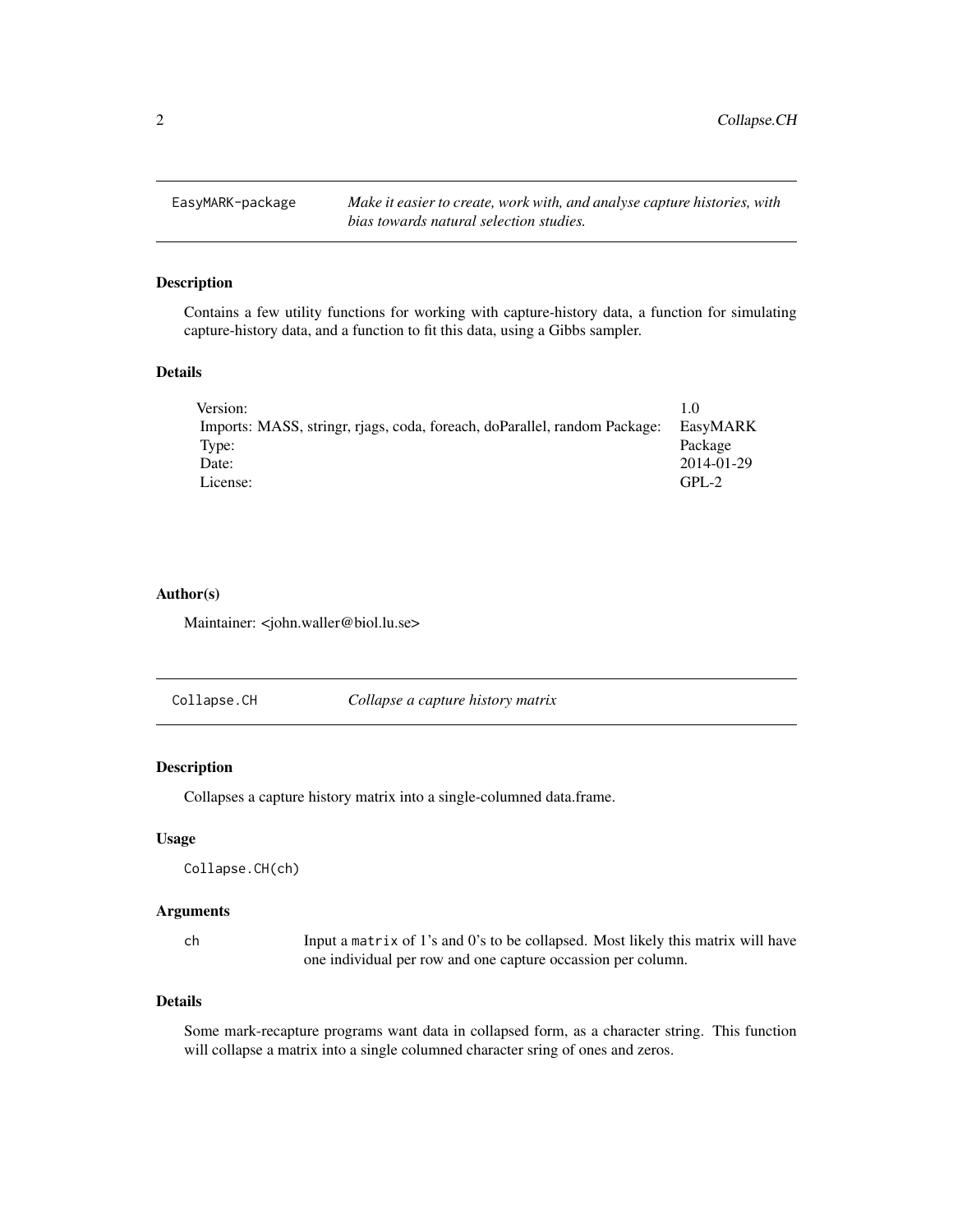#### <span id="page-2-0"></span>Lifespan 3

# Value

```
data.frame of capture histories
                 Returns a single-columned data frame of the capture histories as a character
                 string.
```
#### Author(s)

John Waller

# See Also

[Split.CH](#page-11-1)

# Examples

```
#' set up variables to be used by Simulate.CH for ten individuals
N = 10x1 = rnorm(N) #' each trait is normally distributed
#' Run Simulate.CH with a constant recapture probability
chObj = Simulate.CH(surv.form = 1 + 0.15*x1, p.constant = 1, N = N)
attributes(chObj) #' see what is inside our object
ch = chObj$ch_split #' grab our matrix from the list
ch #' lets look at it
Collapse.CH(ch) #' now let's turn it into a data.frame
```
Lifespan *minimum lifespan*

# Description

Gives a vector of minimum lifespans for each individual.

# Usage

```
Lifespan(ch)
```
# Arguments

ch input a matrix or a single-columned data.frame of capture histories. It will return a vector of minimum lifespans for each row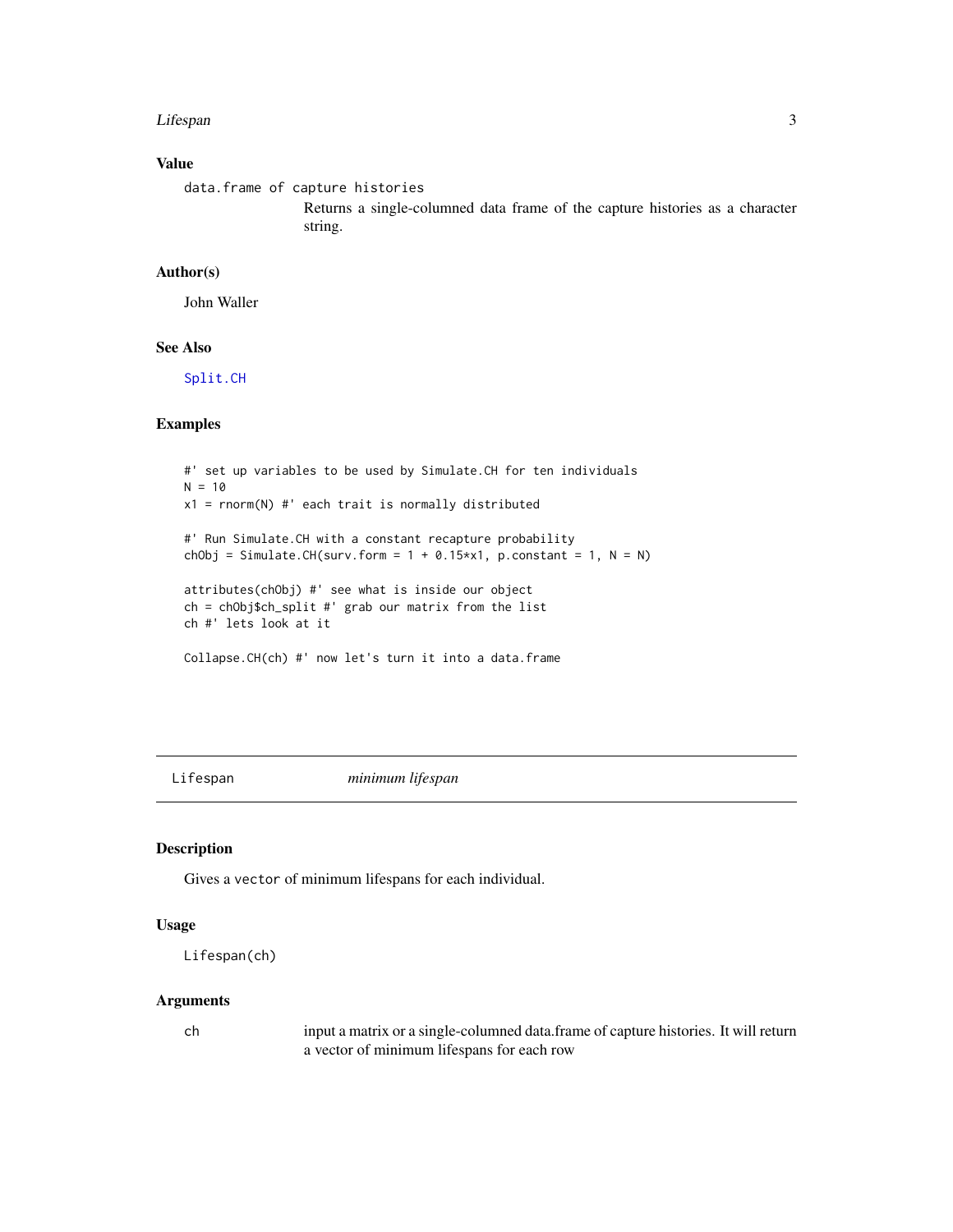# <span id="page-3-0"></span>Details

This function computes the mimimum lifespans given a capture history. This is computed as the first day seen subtracted by the last day seen. For example, an individual with the capture history of "1001" would have a minimum lifespan of 3; "1110" = 2; "1010" = 2, "01000001" = 6 etc. See examples.

# Value

vector A numerical vector of lifespans

#### Author(s)

John Waller

# Examples

```
#' set up variables to be used by Simulate.CH for ten individuals
N = 10x1 = rnorm(N) #' each trait is normally distributed
#' Run Simulate.CH with a constant recapture probability
chObj = Simulate.CH(surv.form = 1 + 0.15*x1, p.constant = 1, N = N)
attributes(chObj) #' see what is inside our object
ch_matrix = chObj$ch_split #' grab our matrix from the list
ch_matrix #' lets look at it
ch_df = chObj$ch #' lets grab a data.frame also
ch_df
#' we can compute the minimum lifespan on either a matrix or a data.frame as input
Lifespan(ch_matrix) #' on a matrix
Lifespan(ch_df) #' on a data.frame
```
Maker.CH *Make a capture history from dates.*

#### Description

Creates a capture history from a vector of dates and individual ids.

#### Usage

```
Maker.CH(dates = dates, id = id, date.format)
```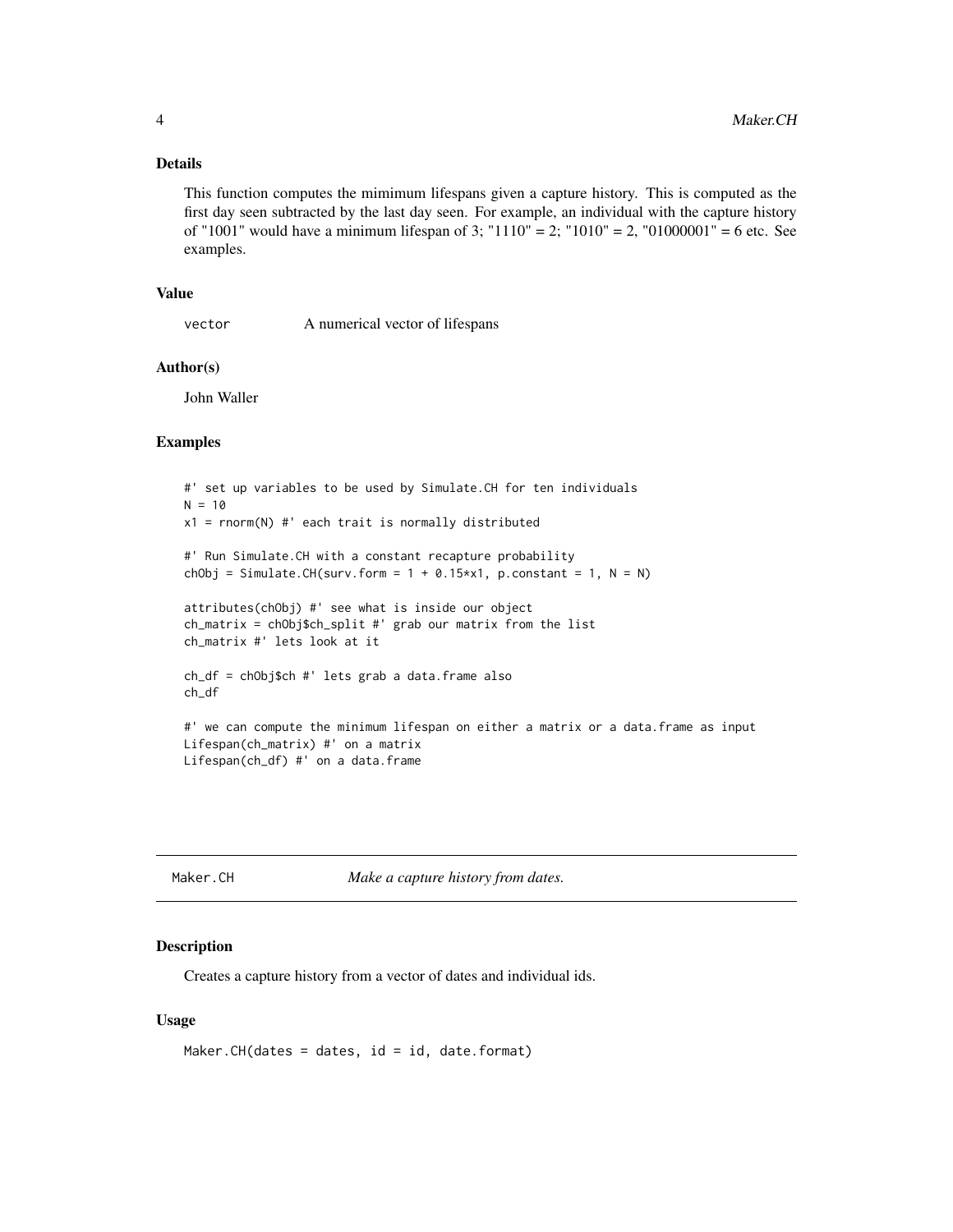#### Maker.CH 5

#### **Arguments**

| dates       | a character vector or factor of dates in any format (see below).                |
|-------------|---------------------------------------------------------------------------------|
| id          | a character vector or factor of unique ids the same length as the dates vector. |
| date.format | a character Rstring specifying how the date should be formatted.                |

# Details

The vector of dates should, including date first marked. The date vector should line up with id vector, with ids repeated for each date the idvidual was re-captured or seen. Right now it assumes the capture occassions are per day. This might change in the future, allowing per month or per year time periods. Ids do not have to be sorted, but must be repeated for each date the individual is seen.

#### Value

ch Returns a matrix of capture histories. Row names are the individual id names and column names are the dates that individual was seen

# Author(s)

John Waller

```
#' our date vector, which should line up with the id vector
#' we would normally pull this from a data.frame from an external source
dates = c("2012_07_05","2012_07_01","2012_07_01", "2012_07_02", "2012_07_07",
"2012_07_01", "2012_07_03", "2012_07_07")
#' ids lined up with our dates. Each id is repeated for each day seen, including the day
#' it was marked.
id = c("B", "B", "A", "A", "A", "C", "C", "C", "C")#' See that our vectors are the same length
length(id)
length(dates)
#' date.format can be in a variety of forms:
#' "%Y_%m_%d" = 2012_07_01
#' "%Y:%m:%d" = 2012:07:01
#' "%Y-%m-%d" = 2012-07-01
#' "%m-%Y-%d" = 07-2012-01
#' "%d-%m-%Y" = 01-07-2012
#' and so on...
#' run our function
ch = Maker.CH(dates = dates, id = id, date.format = "%Y__\%m__\%d")#' out matrix with colnames as the dates seen and rownames as the individual ids
ch
```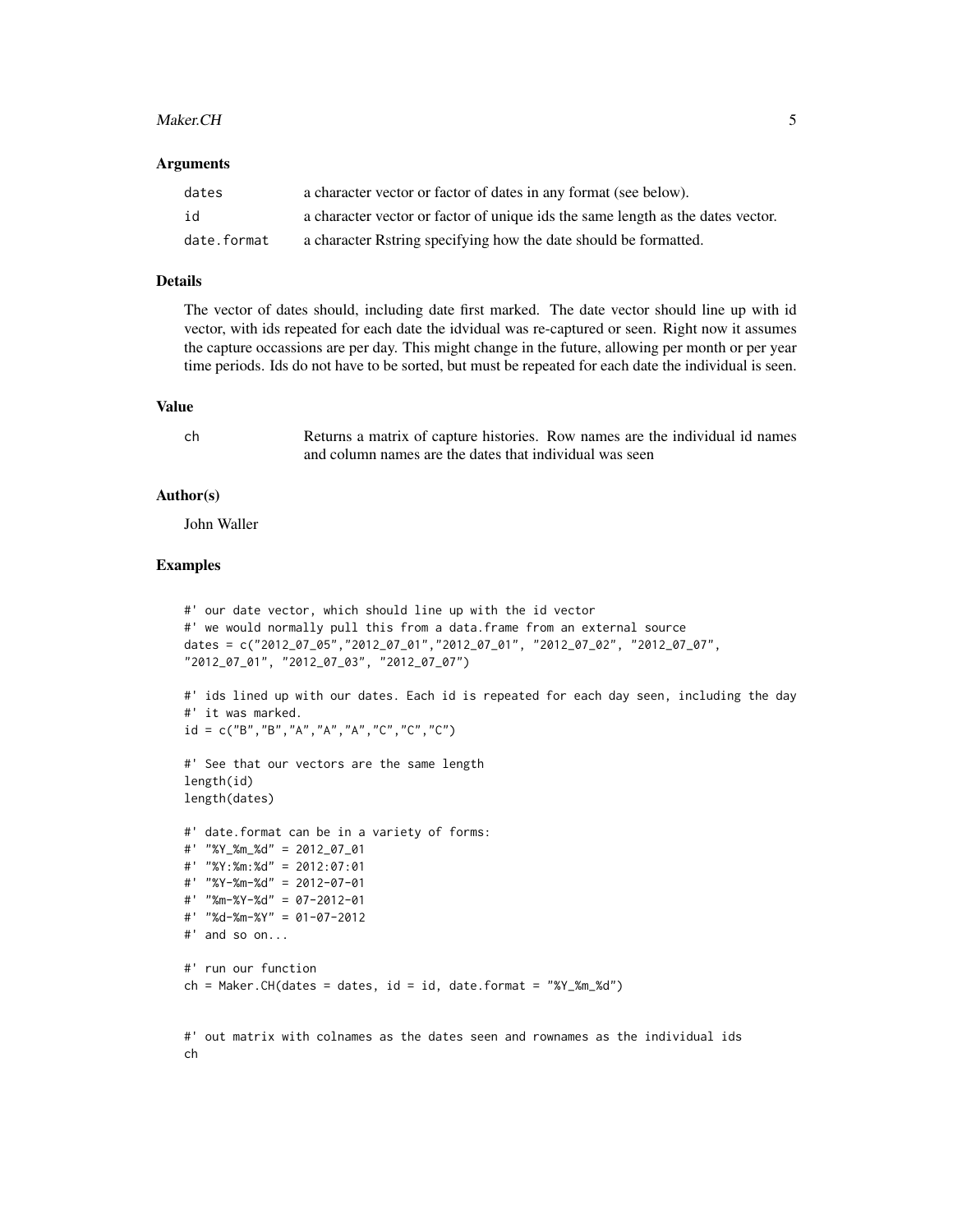<span id="page-5-0"></span>MARK.MCMC *Mark Gibbs sampler*

#### Description

A Bayesian way of fitting a mark-recapture model to capture history data.

#### Usage

```
MARK.MCMC(ch, cov, n.iter = 100, burn.in = 50, number.of.models = 10, n.chains = 2,
add = TRUE, quad = TRUE, corr = TRUE)
```
# Arguments

| ch                          | A matrix or a collapsed, single-columned data.frame of capture histories, one<br>row for each individual. |
|-----------------------------|-----------------------------------------------------------------------------------------------------------|
| COV                         | A data frame of covariates (traits) that should be considered                                             |
| n.iter                      | Number iterations the sampler should take.                                                                |
| burn.in<br>number.of.models | The number of iterations to discard from each chain.                                                      |
|                             | The number of models to calculate the posterior probability for.                                          |
| n.chains                    | The number of chains. Each chain will be run on a separate core if possible.                              |
| add                         | Should all possilbe addative terms be considered.                                                         |
| quad                        | Should all possible quadratic terms be considered.                                                        |
| corr                        | Should all possible pairwise interaction terms be considered.                                             |
|                             |                                                                                                           |

#### Details

This function implements a Gibbs sampler to estimate mark-recapture parameters. It is essentially a wrapper for a Jags or WinBugs model. Things it does not do right now: A. does not handle data with significant time or age dependent effects, B. cannot deal with re-capture heterogeniety (i.e. recapture dependence on a trait), C. cannot fit a specific predefined model, D. cannot use predefined priors (usues diffuse priors instead, see reference). Other R libraries exist with this functionality, namely marked, RMark, mra. What it can do is do automatic model selection on all combinations of models supplied. See examples for usage.

#### Value

(mcmc = mcmc, mcmc.list = mcmc.list,  $pp = pp$ .results, estimates = estimates,  $p = p$ , gelman = gelman) Returns a list:

| $$$ mcmc    | A single matrix with all the parameter estimates for each chain combined. |
|-------------|---------------------------------------------------------------------------|
| \$mcmc.list | An object of class mcmc.list, one element for each chain.                 |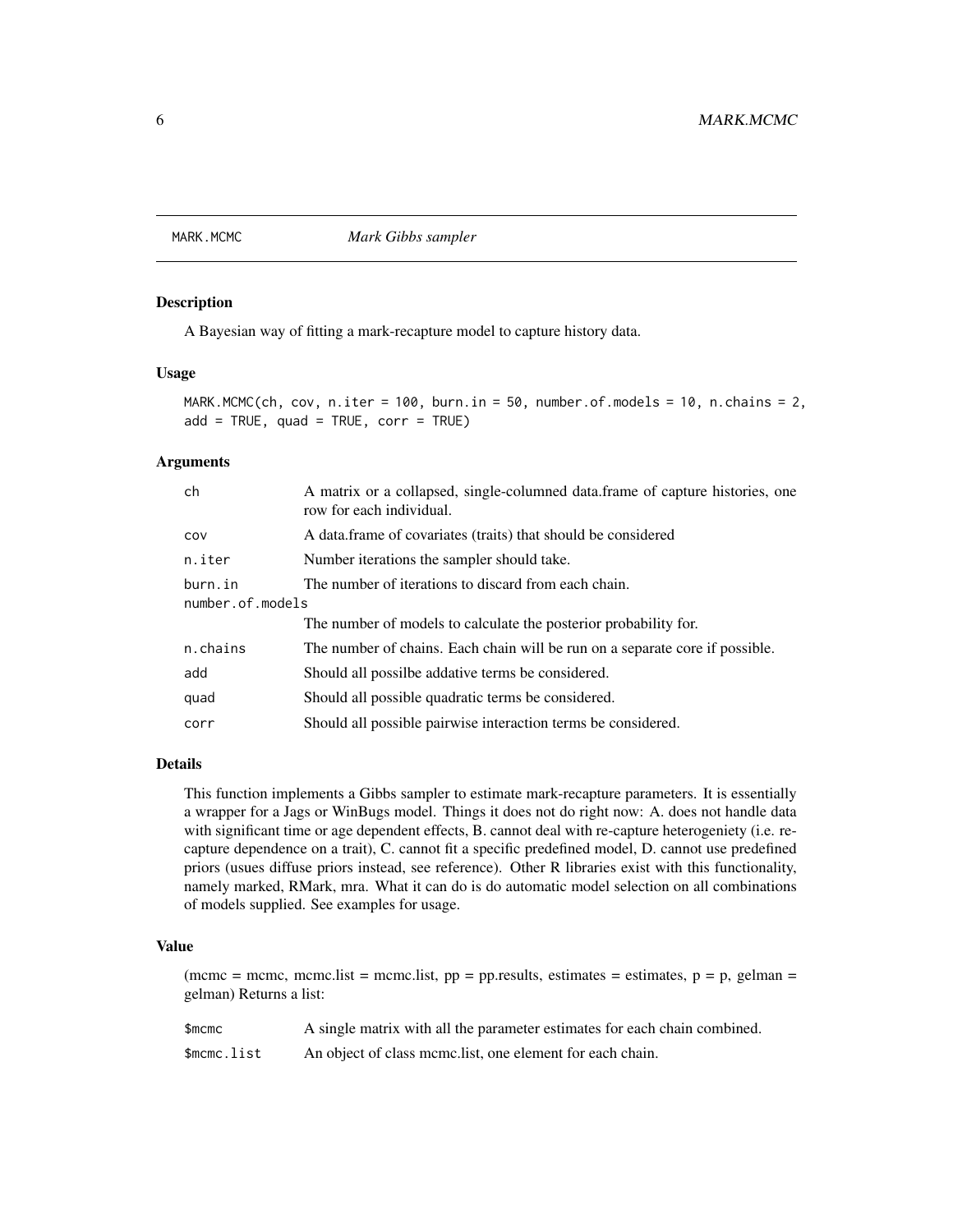# MARK.MCMC 7 and 3 and 3 and 3 and 3 and 3 and 3 and 3 and 3 and 3 and 3 and 3 and 3 and 3 and 3 and 3 and 3 and 3 and 3 and 3 and 3 and 3 and 3 and 3 and 3 and 3 and 3 and 3 and 3 and 3 and 3 and 3 and 3 and 3 and 3 and 3

| \$pp        | A data frame of posterior probabilities for each model.                        |
|-------------|--------------------------------------------------------------------------------|
| \$estimates | A data frame of parameter estimates for survival probability.                  |
| \$p         | The estimated recapture probability.                                           |
| \$gelman    | The the output from gelman.diag in the library coda, a convergence diagnostic. |

# Author(s)

John Waller

#### **References**

Gimenez et al. 2009 "Estimagint and visulizing fitness surfaces using mark-recapture data" Evolution

```
#' Example 1 perfect detection
## Not run:
#' generate some data to input into our simulator
N = 100#' Two traits
x1 = \text{rnorm}(N, 0, 1)x2 = \text{rnorm}(N, \emptyset, 1)#' Use our simulator function
#' with constant and perfect recapture probability, p.constant = 1
#' with positive linear selection on trait x1 and no selection on trait x2
chObj = Simulate.CH(surv.form = 1 + 0.15*x1 + 0*x2, p.constant = 1, N = N)
str(chObj) #' what is contained in our chObj
ch = chObj$ch #' Let's pull out our simulated capture histories
ch #' what it looks like
#' make a data.frame of covariate values
cov = data. frame(x1 = x1, x2 = x2)
#' cov should have the same number of rows as ch
nrow(ch)
nrow(cov)
#' Now let's estimate the parameters of our simulated data.
#' And test which model best fits the data.
#' We use a small number iteration here,
#' n.iter = 1000, so it runs quickly.
#' One should definitely use many more iterations in practice.
#' We we throw away half of our n.iter in the the burn in, burn.in = 500
MCMC = MARK.MCMC(ch = ch, cov = cov, n.iter = 1000, burn.in = 500, number.of.models = 5,
n.chains = 2, add = TRUE, quad = TRUE, corr = TRUE)
```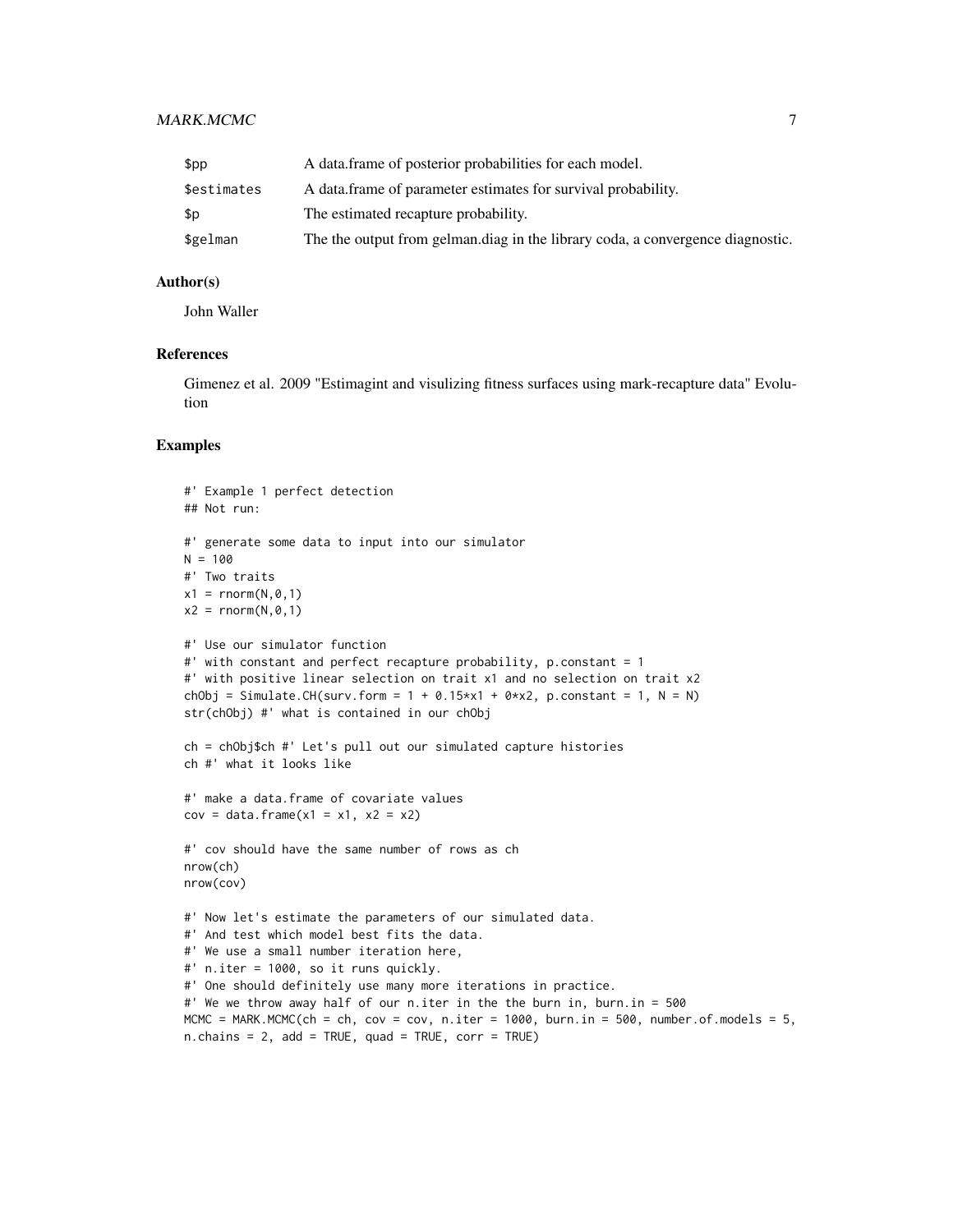```
#' Let's look at what is inside our MCMC object
attributes(MCMC)
#' Let's look at the posterior probability, pp
#' Since we did not run very many iterations, the correct model (x1),
#' may not have the highest probability
MCMC$pp
#' Let's look at the recapture probability
#' Since we set it at 1, it should be close to 1
MCMC$p
#' Let's look at our estimates of our parameters.
#' Since we set the gradient on trait x1 to 0.15, x1's parameters should be close to 0.15
#' However, our estimates may not be very good, since we used so few iterations
MCMC$estimates
#' Let's look at our convergence diagnostic
#' These values should be close to 1 for all beta variables and p
#' w and sigmaeps can mostly be ignored
#' See gelman.diag in the coda library for more details.
MCMC$gelman
#' Example 2 imperfect detection
#' Same procedure as in Example 1
N = 100x1 = \text{rnorm}(N, \emptyset, 1)x2 = \text{rnorm}(N, \emptyset, 1)#' Only this time we will lower our recapture probability, p.constant, from 1 to 0.5
chObj = Simulate.CH(surv.form = 1 + 0.15*x1 + 0*x2, p.constant = 0.5, N = N)
ch = chObj$ch
cov = data. frame(x1 = x1, x2 = x2)
MCMC = MARK.MCMC(ch = ch, cov = cov, n.iter = 1000, burn.in = 500, number.of.models = 5,
n.chains = 2, add = TRUE, quad = TRUE, corr = TRUE)
#' look at our output
MCMC$pp
#' p should be close to 0.5
MCMC$p
MCMC$estimates
MCMC$gelman
#' Example 3 Test Only Addative Models
#' Same as before...
N = 100x1 = \text{rnorm}(N, \emptyset, 1)x2 = \text{norm}(N, \emptyset, 1)#' Only this time we will lower our recapture probability, p.constant, from 1 to 0.5
```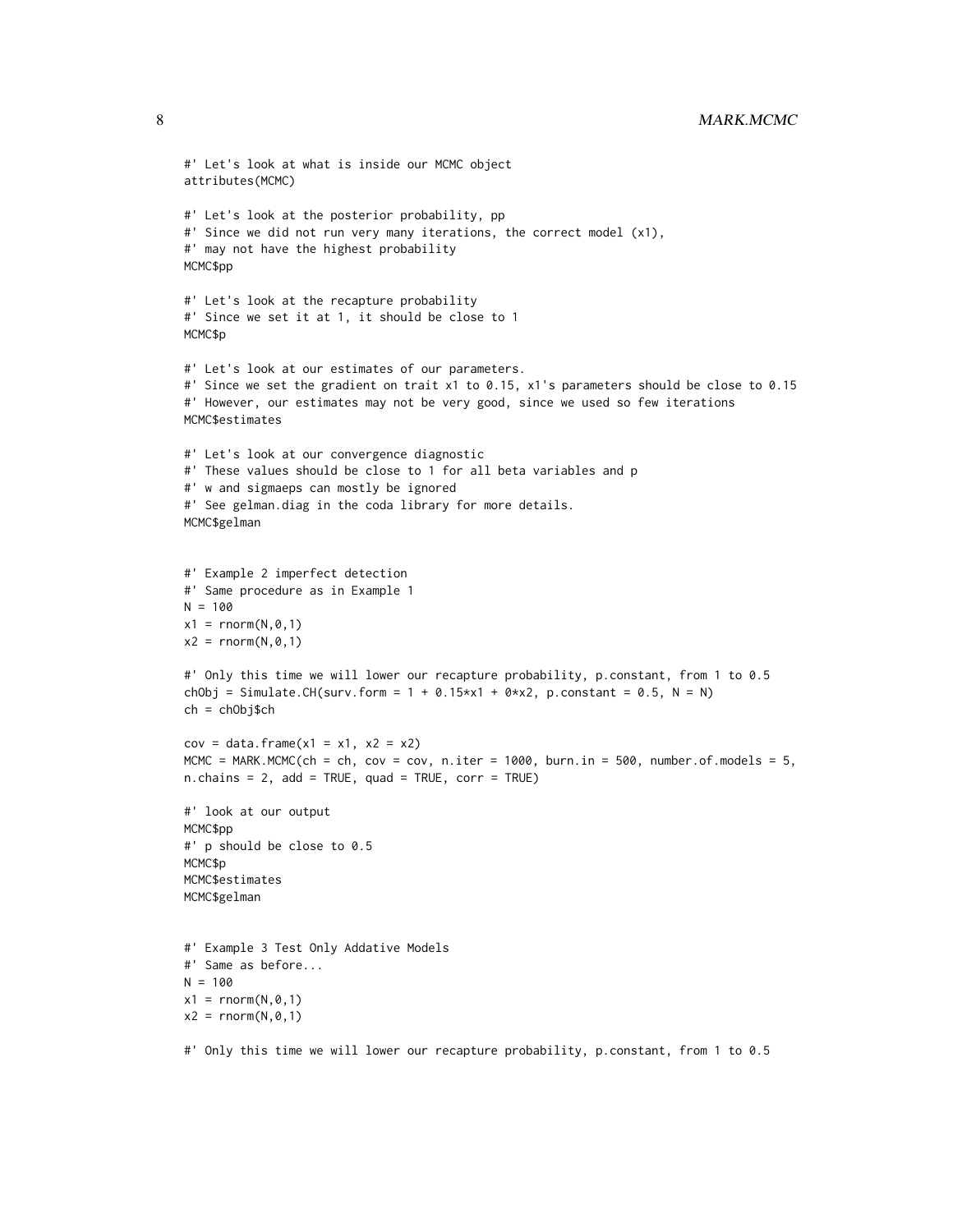#### <span id="page-8-0"></span>Simulate.CH 9

```
chObj = Simulate.CH(surv.form = 1 + 0.15 \times x1 + 0 \times x2, p.constant = 0.5, N = N)
ch = chObj$ch
cov = data. frame(x1 = x1, x2 = x2)
#' Now we set quad = FALSE, corr = FALSE
MCMC = MARK.MCMC(ch = ch, cov = cov, n.iter = 1000, burn.in = 500, number.of.models = 5,
n.chains = 2, add = TRUE, quad = FALSE, corr = FALSE)
#' Let's look at the posterior probability
#' It should only show the four possible addative models and blank slots for the rest
#' x1 should have the highest pp, since our data was simulated under those conditions
MCMC$pp
#' Example 3 Stabilizing selection
#' We will bump up the sample size to 500,
#' since stabilizing selection is a little bit harder
#' to detect with small sample sizes
N = 500x1 = \text{rnorm}(N, \emptyset, 1)#' For stabilizing selection, we will add a term to our simulator: -0.15*x1^2
#' We will keep our recapture probability at an high value
chObj = Simulate.CH(surv.form = 1 + 0 \times x1 + -0.3 \times x1^2, p.constant = 0.7, N = N)
ch = chObj$ch
cov = data.frame(x1 = x1)#' We will set corr = FALSE, since we only have one trait, x1
#' May take a few minutes ~5 minutes to run...
MCMC = MARK.MCMC(ch = ch, cov = cov, n.iter = 1000, burn.in = 500, number.of.models = 5,
n.chains = 2, add = TRUE, quad = TRUE, corr = FALSE)
#' Let's look at the posterior probability
#' x1^2 should be the model with the higher posterior probability
MCMC$pp
#' x1^2 term should have an estimate close to -0.3
MCMC$estimates
## End(Not run)
```
Simulate.CH *Simulate capture histories for individuals*

#### **Description**

This function will simulate capture histories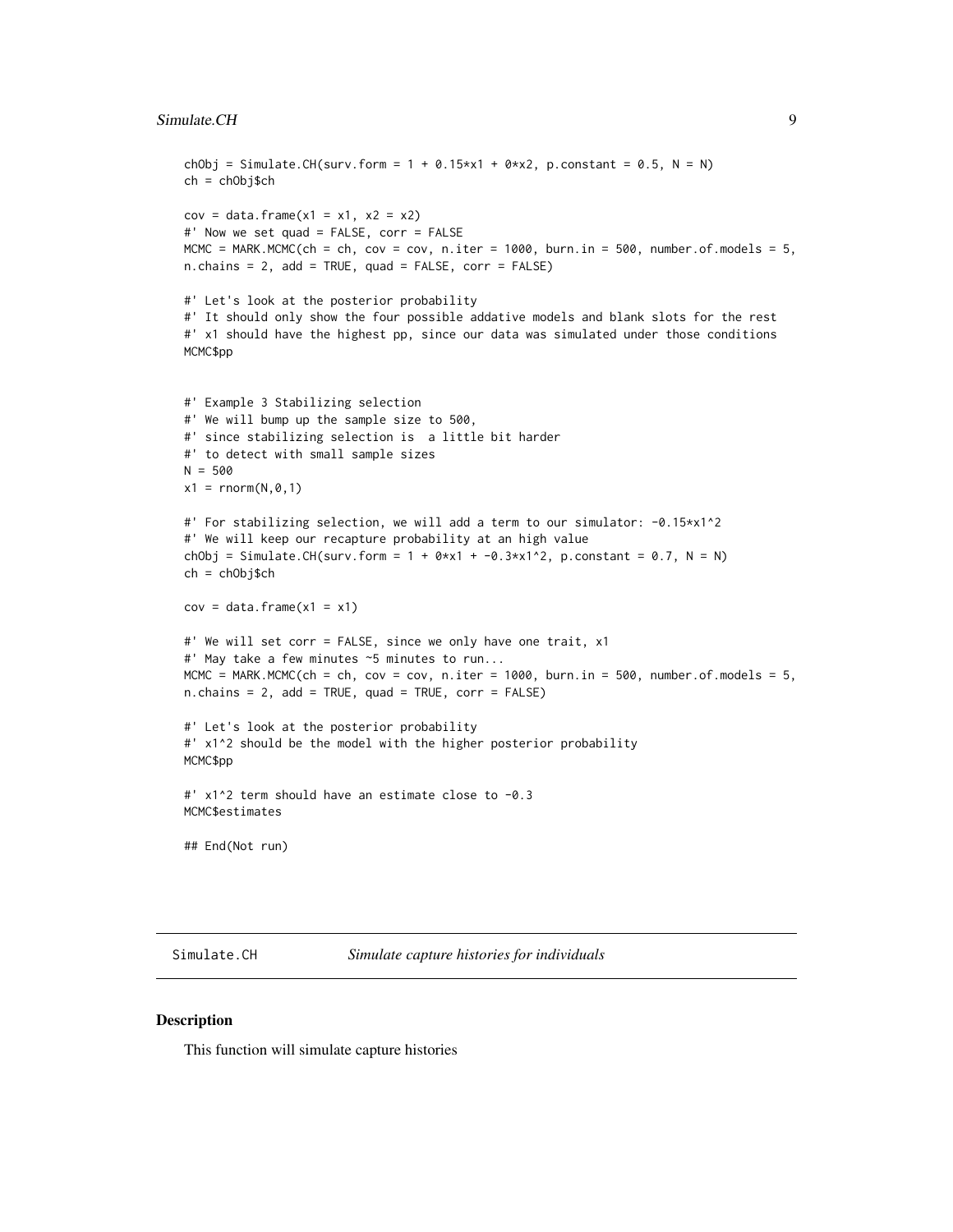# Usage

```
Simulate.CH(surv.form, p.form, p.constant = NULL, surv.constant = NULL,
N = 100, max.occ = 100, noise = 0.2)
```
# Arguments

| surv.form     | an expression dictating how survival probability should depend on a given trait                                  |
|---------------|------------------------------------------------------------------------------------------------------------------|
| p.form        | an expression dictating how re-capture probability should depend on a given<br>trait                             |
| p.constant    | a constant value for recapture probability. Should be between 0 and 1                                            |
| surv.constant | a constant value for survival probability. Should be between 0 and 1                                             |
| N             | the number of individual recapture histories to make. Should be the same length<br>as any "trait" variables      |
| max.occ       | the maximum number of re-capture occassions                                                                      |
| noise         | the level of random error to add. Probably should be a value between 0-1, but<br>probably not much higher than 1 |

# Details

This function will produce simulated capture histories. It is designed to simulate traits under some selection pressure. As of now it does not simulate time or age dependent effects. See the examples for how to implement various types of selection.

# Value

Returns a list:

| \$ch       | a single-columned data.frame of capture histories, one row for each indvidual |
|------------|-------------------------------------------------------------------------------|
| \$ch_split | a matrix of capture histories, one row for each individual                    |
| \$p        | a vector of recapture probabilities, one for each individual                  |
| \$phi      | a vector of survival probabilities, one for each individual                   |

# Author(s)

John Waller

```
#' a simple example to start with...
N = 10 #' number of individual capture histories
trait = rnorm(N, \theta, 1) #' make a normal distributed trait value, with mean \theta and sd 1
#' here we will simulate a trait with positive linear selection
#' while keeping our recapture probability, p ,constant
chObj = Simulate.CH(surv.form = 1 + 0.15*trait, p.constant = 1, N = N)
```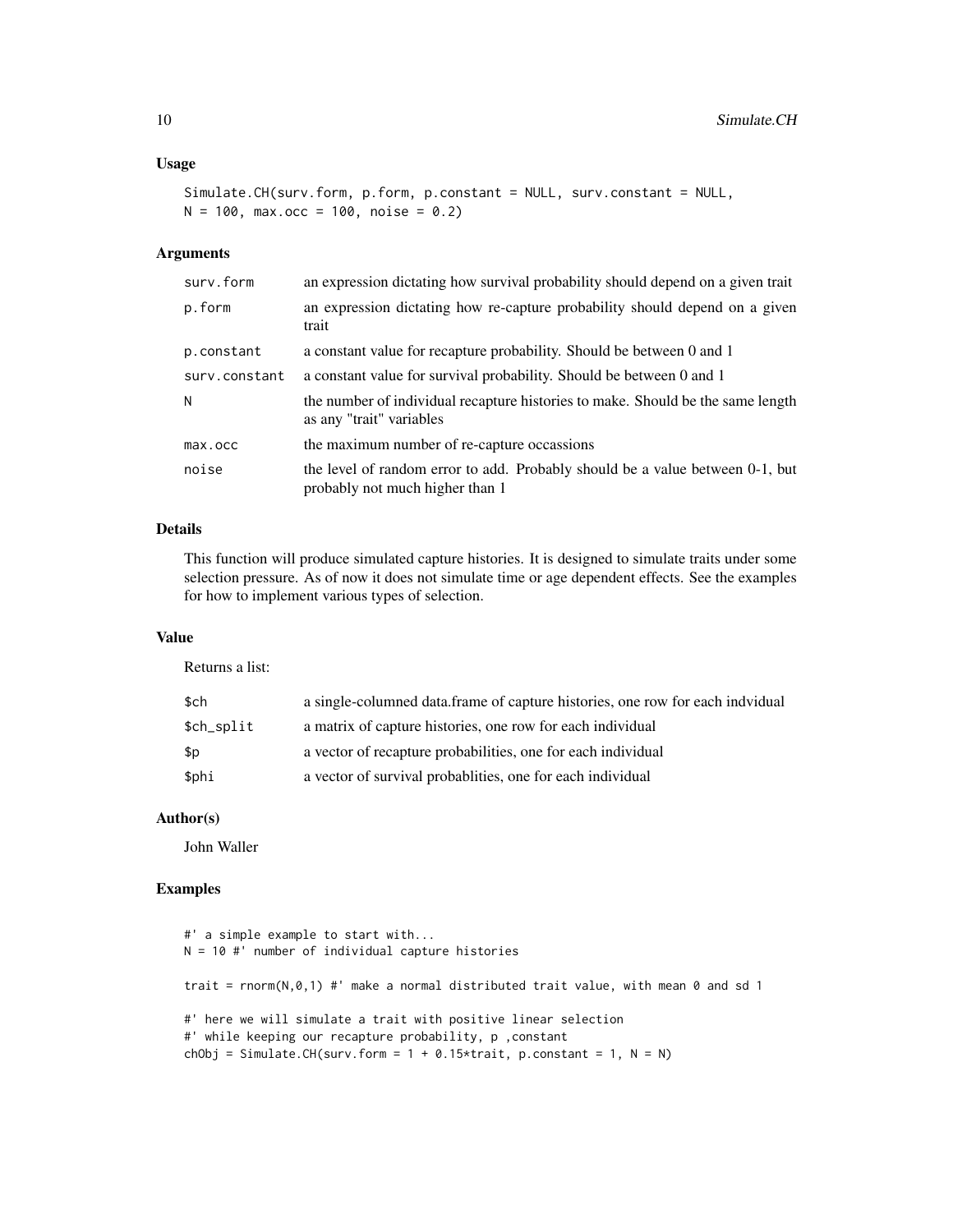```
#' negative moderate linear selection
chObj = Simulate.CH(surv.form = 1 + -0.15*trait, p.constant = 1, N = N)
#' weaker negative linear selection
chObj = Simulate.CH(surv.form = 1 + -0.05*trait, p.constant = 1, N = N)
#' very strong negative linear slection
chObj = Simulate.CH(surv.form = 1 + -0.5*trait, p.constant = 1, N = N)
#' now lets add a stabilizing term
chObj = Simulate.CH(surv.form = 1 + -0.03*trait + -0.15*trait<sup>^2</sup>, p.constant = 1, N = N)
#' we can make selection disruptive simply by changing the sign
chObj = Simulate.CH(surv.form = 1 + -0.03*trait + 0.15*trait^2, p.constant = 1, N = N)
#' we can use multiple traits
trait1 = rnorm(N, 0, 1)trait2 = rnorm(N, 0, 1)#' negative linear selection on trait1 and positive selection on trait2
chObj = Simulate.CH(surv.form = 1 + -0.5 \times \text{trait1} + 0.5 \times \text{trait2}, p.constant = 1, N = N)
#' stabilizing selection on trait1 and positive selection on trait2
chObj = Simulate.CH(surv.form = 1 + 0.03*trait1 + -0.5*trait^2 +
0.5*trait2, p.constant = 1, N = N)
#' We can also vary our intercept term
N = 10trait1 = rnorm(N, 0, 1)chObj = Simulate.CH(surv.form = 0 + 0.13*trait1, p.constant = 1, N = N)
phi = chObj$phi #' lets grab the survival probability
mean(phi) #' lets get the mean survival probability
#' Now lets raise the intercept value
chObj = Simulate.CH(surv.form = 2 + 0.13*trait1, p.constant = 1, N = N)
phi = chObj$phi
#' We see that the intercept term controls the mean survival probability
mean(phi) #' this value should be higher now
#'We can now play with recapture probability, p.constant
N = 10trait = rnorm(N, \emptyset, 1)#' p.constant at 0.5, we see individuals in our population 50% of the time
chObj = Simulate.CH(surv.form = 1 + 0.15*trait, p.constant = 0.5, N = N)
#' p.constant at 0.1, we see individuals in our population 10% of the time
```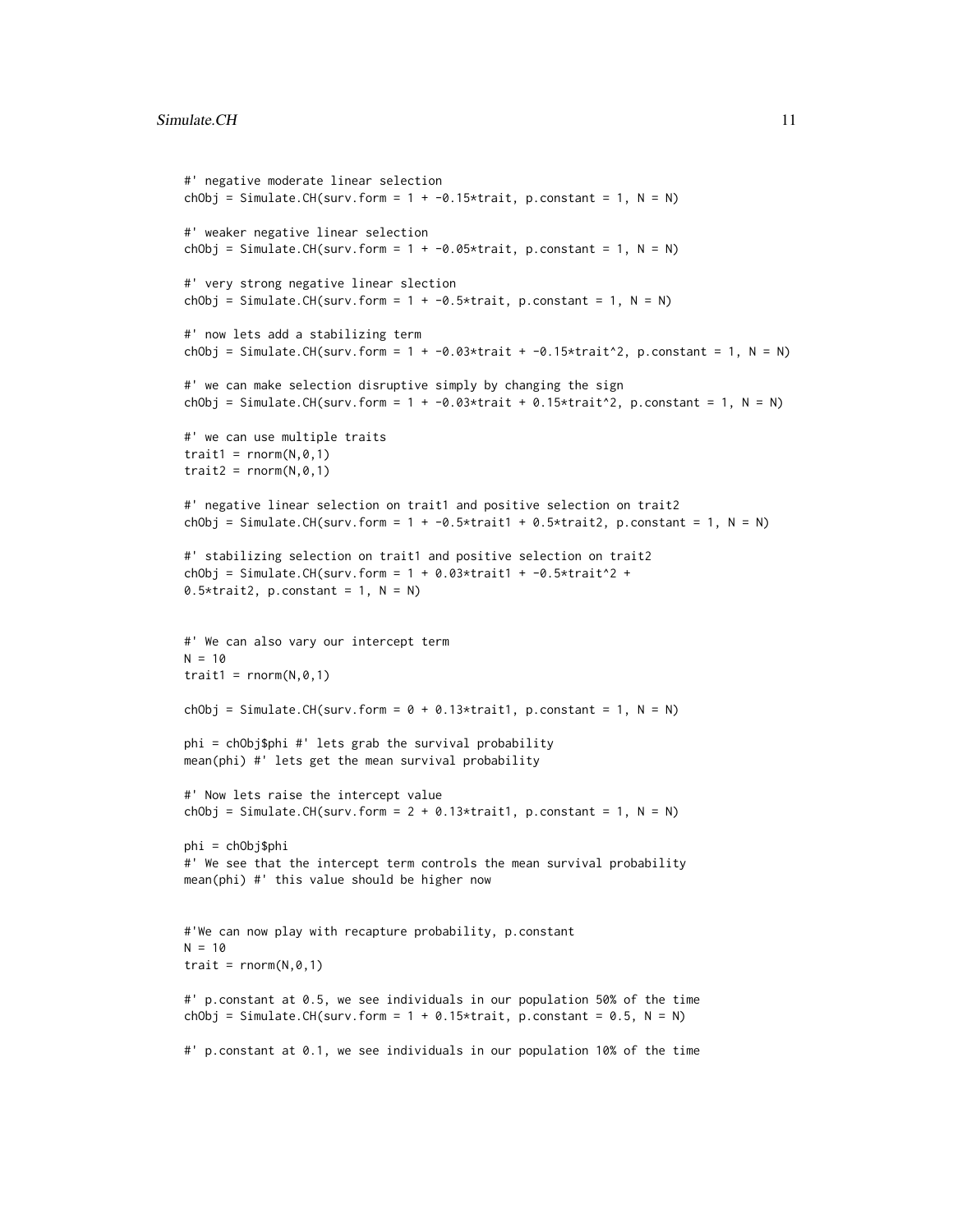```
chObj = Simulate.CH(surv.form = 1 + 0.15*trait, p.constant = 0.1, N = N)
#' We can make recapture probability dependent on some trait in the same way
N = 10trait = rnorm(N, 0, 1)#' Here is a situation with weak linear selection but strong bias in detection probability
#' for a given trait
chObj = Simulate.CH(surv.form = 1 + 0.03*trait, p.form = 1 + 0.5*trait)
#' Finally we can make survival probability constant and recapture probability
#' dependent on some trait
chObj = Simulate.CH(p.form = 1 + 0.5*trait, surv.constant = 0.8)
#' One more thing, let's look at the structure chObj list
str(chObj)
chObj$ch #' is a data.frame of capture histories
chObj$ch_split #' is a matrix of capture histories
chObj$p #' is a vector of recapture probabilities
```
<span id="page-11-1"></span>Split.CH *Split a capture history data.frame*

#### Description

Splits a data.frame into a matrix

#### Usage

Split.CH(ch)

#### Arguments

ch a single-column data.frame of class character to split

# Details

Mark-recapture software often requires data in split form, with each value in its own matrix cell. Here is a function to split a data.frame into a matrix with each column representing a capture occassion and each row representing an individual's capture history

#### Value

A matrix of 1's and 0's, a row for each individual.

<span id="page-11-0"></span>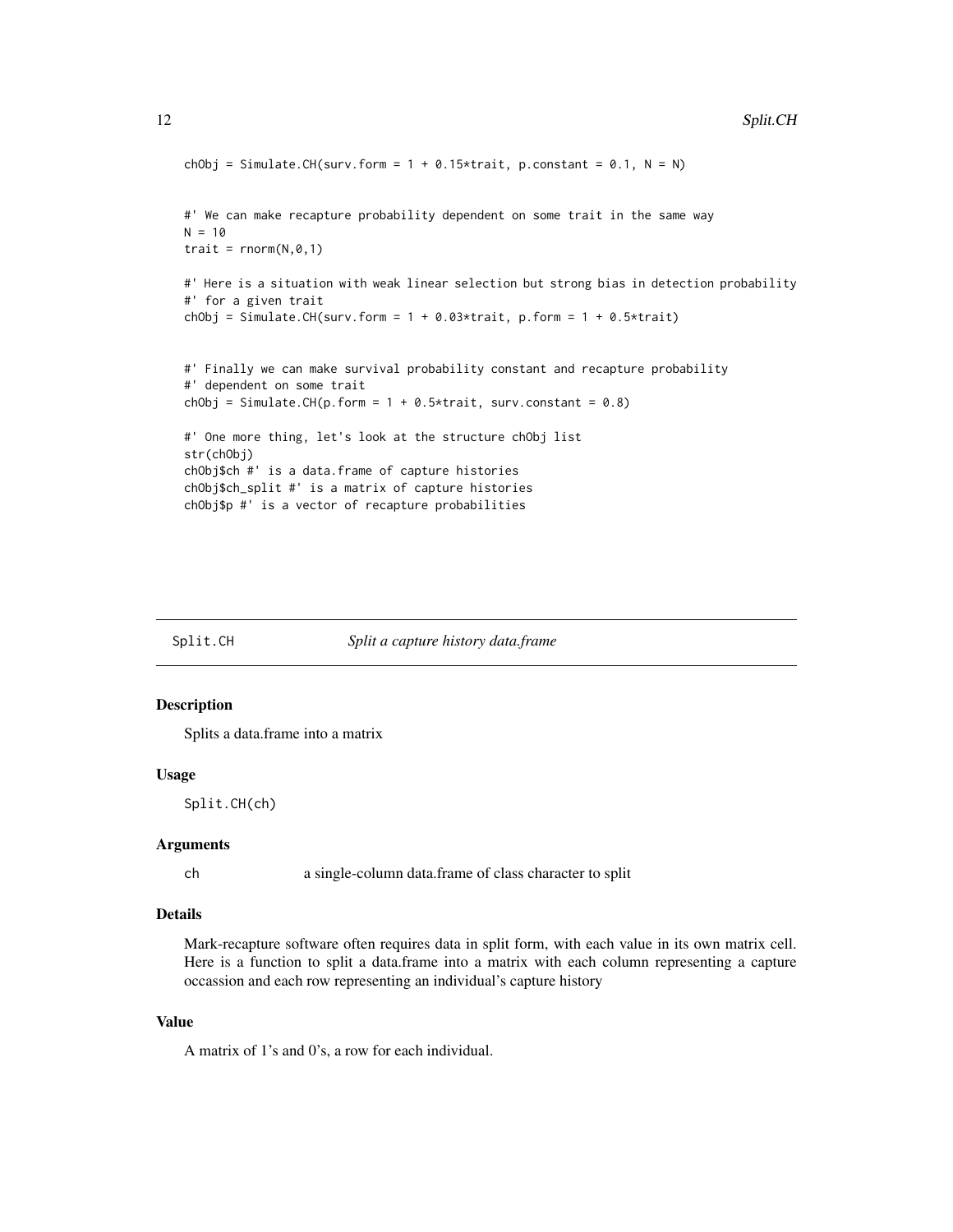#### <span id="page-12-0"></span>Split.CH 13

# Author(s)

John Waller

# See Also

[Collapse.CH](#page-1-1)

```
#' set up variables to be used by Simulate.CH for ten individuals
N = 10x1 = rnorm(N) #' each trait is normally distributed
#' Run Simulate.CH with a constant recapture probability
chObj = Simulate.CH(surv.form = 1 + 0.15*x1, p.constant = 1, N = N)
str(chObj)
ch = chObj$ch #' grab our data.frame
ch #' it isn't split
Split.CH(ch) #' returns a matrix
```